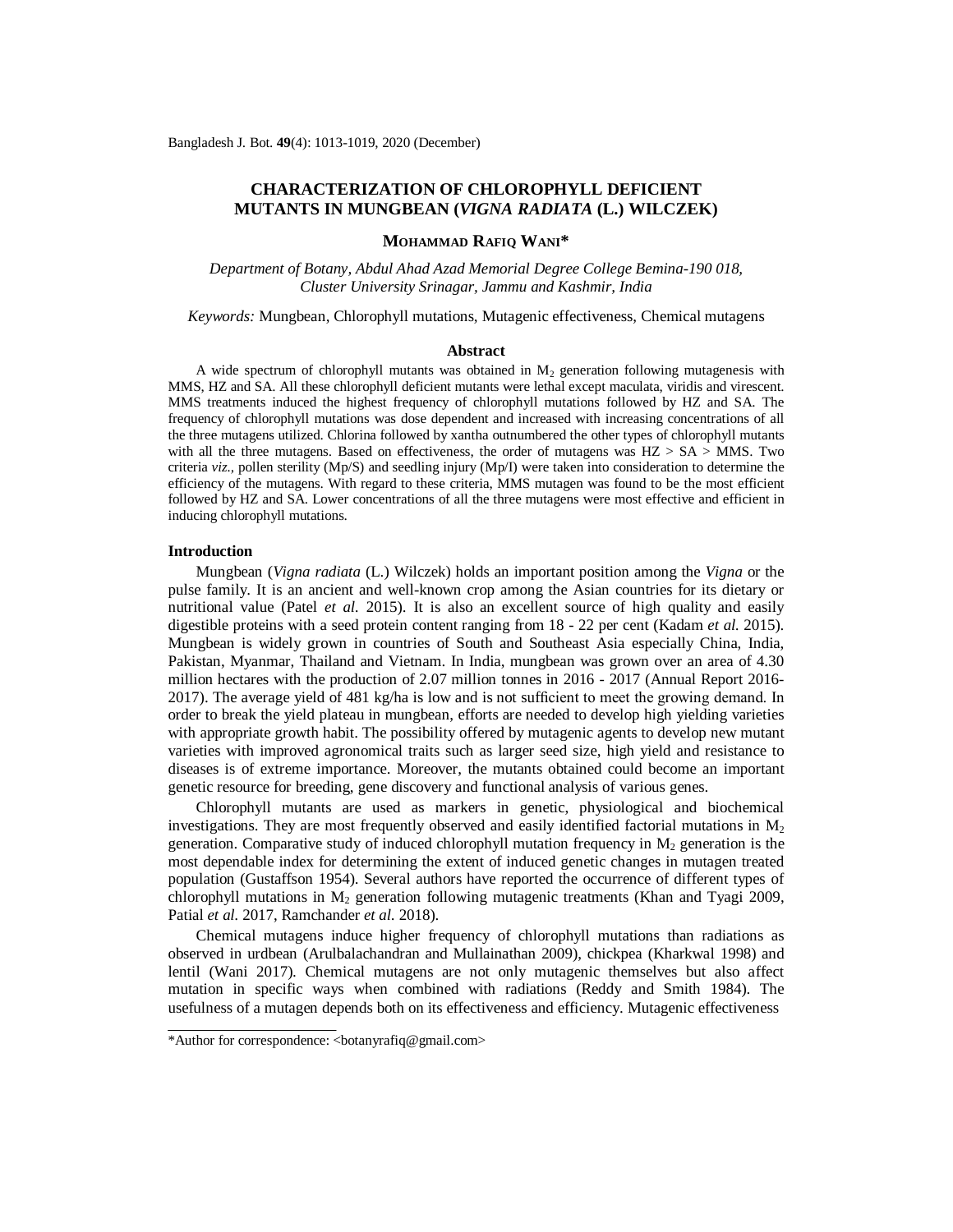relates mutagen dose to the mutational events, while mutagenic efficiency gives an idea of genetic damage in relation to biological damage caused in M<sub>1</sub> generation (Konzak *et al.* 1965). Although these are two different properties, yet the usefulness of a mutagen in plant breeding programmes depends on both of them. The present investigation was undertaken to study the frequency and spectrum of chlorophyll mutations and to compare the mutagenic effectiveness and efficiency of different mutagens in  $M_2$  of mungbean subsequent to mutagenesis with MMS, HZ and SA.

## **Materials and Methods**

A field experiment was conducted during the summer seasons of 2005, 2006 and 2007 at the University Agricultural Farm, Aligarh Muslim University, Aligarh, India. Dry and healthy seeds of mungbean (*Vigna radiata* (L.) Wilczek) var. Pusa Baisakhi, pre-soaked in distilled water for 9 hrs, were treated with three chemical mutagens *viz.,* methylmethane sulphonate (MMS), hydrazine hydrate (HZ) and sodium azide (SA) for 6 hrs. The concentrations used for MMS ranged from 0.1 - 0.4%, whereas these were 0.01 - 0.04% for HZ and SA. The solutions of MMS and HZ were prepared in phosphate buffers of pH 7, whereas SA solution was prepared in phosphate buffer adjusted to pH 3. To facilitate uniform absorption, large quantities of the solution of mutagens approximately three times the volume of the seeds were used. Following these treatments, the seeds were thoroughly washed in running tap water to remove the residual mutagen from seed surface. The treated seeds were directly sown in the field along with untreated control. Three replications of 100 seeds per treatment were sown in complete randomized block design (CRBD) to raise  $M_1$  generation. The  $M_1$  plants were harvested separately and the seeds were sown in next season in plant progeny rows to raise  $M_2$  generation. The distance between the seeds in a row and between the rows was kept at 30 and 60 cm, respectively.

Chlorophyll mutations were scored in  $M<sub>2</sub>$  generation, when seedlings were 7 - 15 days old. They were identified and classified according to Gustafsson (1940). The frequency of such chlorophyll mutations was calculated by the following formula:

 $\times$  100 Total number of  $M_2$  seedlings Mutation frequency  $(\%) = \frac{\text{Number of mutant seedlings}}{\text{The total of the end of the image}}$ 2  $=$ 

Formulae suggested by Konzak *et al*. (1965) were used to evaluate the mutagenic effectiveness and efficiency of the mutagens.

Duration of treatment  $\times$  concentration Mutagenic effectiven ess  $=$   $\frac{\text{Rate of mutation (Mp)}}{\text{Rate 1}}$ \* Biological damage in  $M_1$  generation Mutagenic efficiency =  $\frac{\text{Rate of mutation (Mp)}}{\text{Area of the surface}}$ 1  $=$ 

\*Biological damage: For measuring biological damage, two different criteria were used:

- (i) Injury i.e. percentage reduction in seedling height (Mp/I)
- (ii) Sterility i.e. percentage reduction in pollen fertility (Mp/S)

Pollen fertility was estimated by staining the pollen grains with 1% aceto-carmine solution. Pollen grains which took stain and had regular outline were considered as fertile, whereas shrunken, empty and unstained ones were treated as sterile.

## **Results and Discussion**

Chlorophyll mutations represent reliable indices for evaluation of genetic effects of mutagens and are useful in assessing the potency of a mutagen. From breeder's point of view, the frequency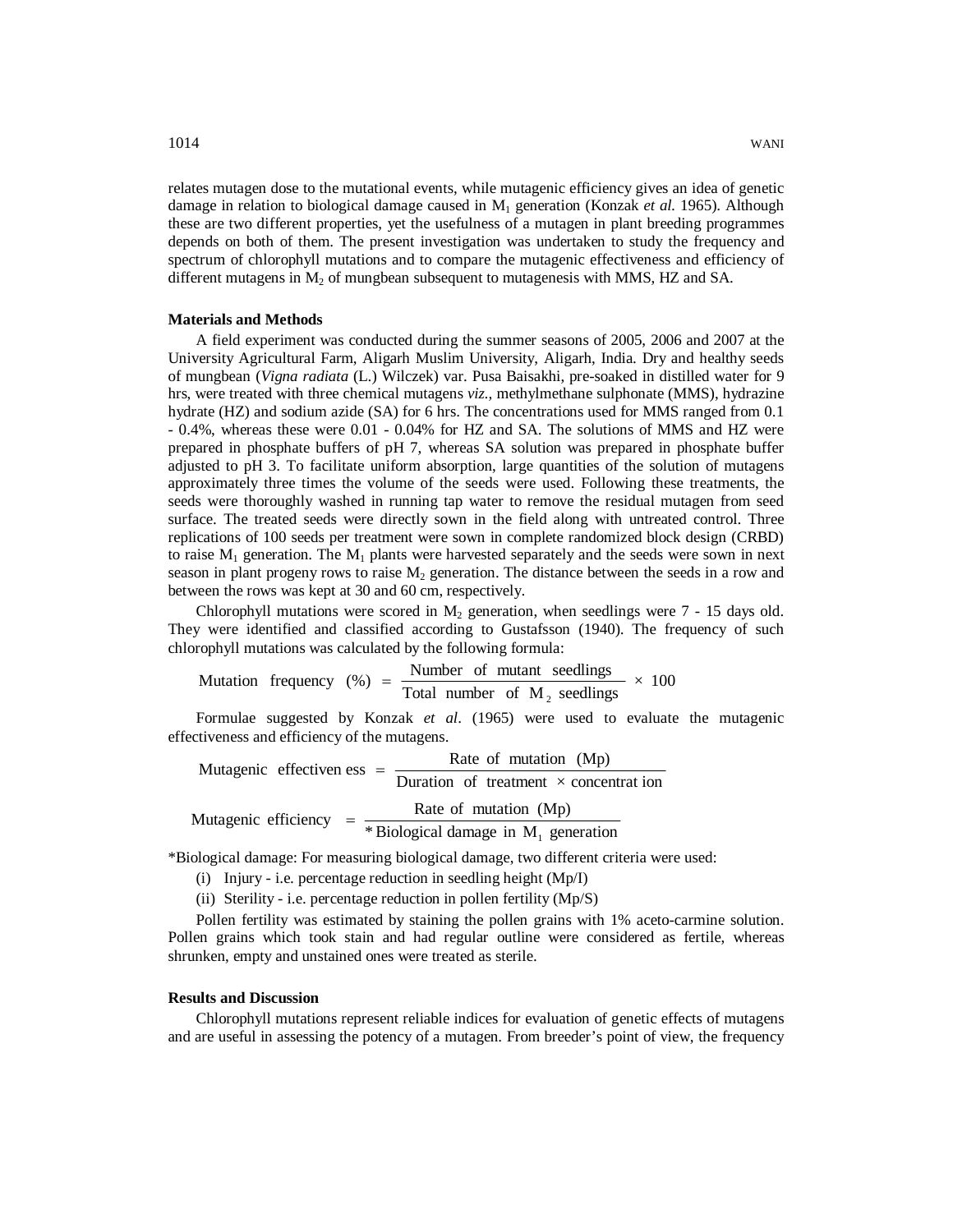## CHARACTERIZATION OF CHLOROPHYLL DEFICIENT MUTANTS 1015

of chlorophyll mutants expressed as per cent of  $M<sub>2</sub>$  population seems to be more realistic and helpful. During the first 15 days at seedling stage, chlorophyll mutations were recorded in the field after MMS, HZ and SA treatments. The spectrum of chlorophyll mutants included albina, chlorina, maculata, xantha, virescent and viridis. Maculata, viridis and virescent survived up to maturity and produced a few seeds, while albina, xantha and chlorina died at seedling stage. A brief description of such chlorophyll mutants is as follows:

*Albina:* Lethal mutant, white leaves of seedlings, survived for 8 - 10 days after germination.

*Chlorina:* Light green first pair of seedling leaves, emerging leaves were also light green and became darker with the approach of maturity, seedlings died within 15 days.

*Maculata:* Yellow or whitish dots on leaves. Plants were vigorous in growth, late in maturity and produced a few seeds.

*Xantha:* Yellow colored leaves, seedlings survived for 10 - 15 days only.

*Virescent:* White or light-yellow colored leaves with patches of yellowish green color. The yellowish or light green patches completely disappeared and the normal color was recuperated. They were as vigorous as the normal plants and set seeds.

*Viridis:* Viridine green color of leaves, reduced in height, slow growing with low seed yield. Amongst the six types of chlorophyll mutants recorded in  $M_2$  generation, 'chlorina' followed by 'xantha' types were predominant in all the three mutagens. Saha *et al.* (2015) reported that electron beam and gamma irradiation induced a greater number of 'chlorina' mutations in variety Vijay of chickpea, while Khan *et al.* (2005) reported that chemical mutagens induced higher frequency of 'chlorina' mutants in  $M_2$  generation of chickpea. Occurrence of 'chlorina' mutants in various crop species are attributed to impaired chlorophyll biosynthesis, chlorophyll degradation and deficiency of carotenoids (Bevins *et al.* 1992).

Among the mutagens, MMS induced the higher frequency and wider spectrum of chlorophyll mutations. Prakash and Khanure (1999) in rice bean and Waghmare and Mehra (2001) in *Lathyrus sativus* have reported similar results where alkylating agents had produced more frequency of chlorophyll mutations than gamma rays. The high incidence of chlorophyll mutations induced by MMS could be due to its specificity to affect certain regions of chromosomes. High frequency of chlorophyll mutations is due to the selective action of chemical and physical mutagens on genes responsible for chlorophyll development or on guanine in the G-C rich chloroplast genome (Chopra 2005). Generally, the nuclear genes control the synthesis of chlorophyll in plants through long chain of biochemical reactions which involve number of gene loci (Svetleva 2004). The mutation in nuclear gene can change the genetic resistance of cytoplasmic DNA present in chloroplasts or mitochondria (Harten 1998). According to Swaminathan *et al*. (1962), preferential action of chemical mutagens in chlorophyll developing genes is responsible for increase in chlorophyll mutations.

A linear relationship between chlorophyll mutations frequency and dose was observed with all the three mutagens (Table 1). Similar dose dependent increase in chlorophyll mutation frequency was reported by Kharkwal (1998) in chickpea, John (1999) in cowpea and Das and Kundagrami (2000) in grasspea. However, higher frequency of chlorophyll mutations with medium or lower doses of mutagens were reported by Nadarajan *et al.* (1982) in pigeon pea. The frequency of chlorophyll mutations induced by SA was much less as compared to MMS and HZ. Contrarily, Awan *et al.* (1980) observed a high frequency of chlorophyll mutations in rice after sodium azide (SA) treatment. The disparity could be due to altered treatment conditions of the mutagens. The low chlorophyll mutations frequency in SA treatments may be due to the inhibition of certain enzymes like catalase and peroxidase and increased peroxide concentration in the cells (Kleinhofs *et al.* 1978). Higher frequency of chlorophyll mutations with medium or lower doses of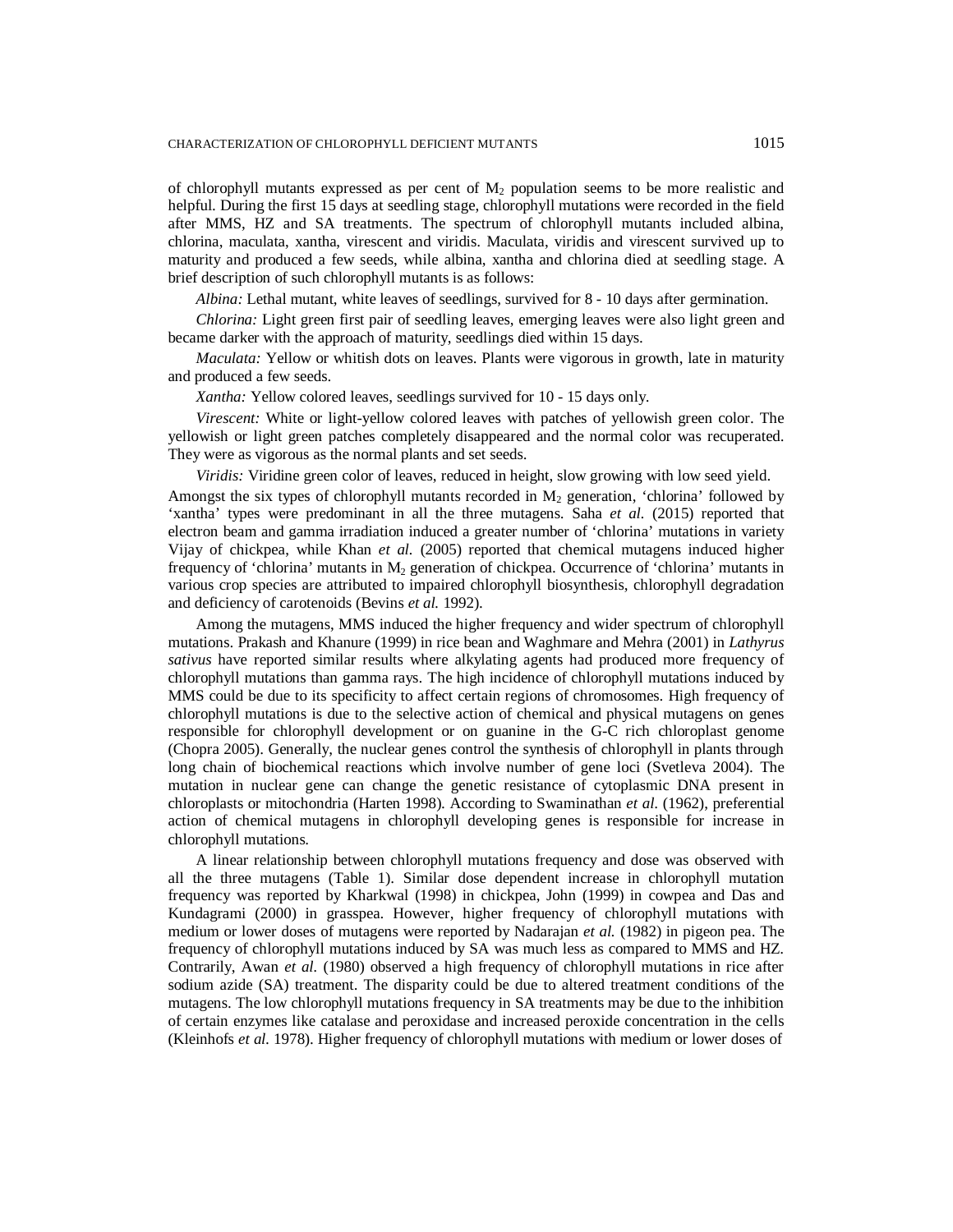| Treatment     | No. of M <sub>1</sub><br>progenies<br>plant | No. of plant<br>segregating<br>progenies | $\%$ mutated<br>progenies<br>plant | seedlings<br>No.of<br>$M_2$ |          |                       | Chlorophyll mutant types |                           |                |                 | Total | Frequency<br>(0/0) |
|---------------|---------------------------------------------|------------------------------------------|------------------------------------|-----------------------------|----------|-----------------------|--------------------------|---------------------------|----------------|-----------------|-------|--------------------|
|               |                                             | in $M_2$                                 | (Mp)                               |                             | Albina   | Chlorina              | Maculata                 | Xantha                    | Virescent      | Viridis         |       |                    |
| Control       | 30                                          |                                          |                                    | 1040                        |          |                       |                          |                           |                |                 |       |                    |
|               |                                             |                                          |                                    |                             |          |                       |                          |                           |                |                 |       |                    |
| 0.1% MMS      |                                             |                                          | 21.87                              | $\overline{10}$             |          |                       |                          |                           |                |                 | 42    | 3.81               |
| 0.2%          | 32                                          |                                          | 37.50                              | 117                         |          | 23                    |                          |                           |                |                 | 62    |                    |
| 0.3%          | $\overline{5}$                              |                                          | 41.93                              | 122                         | ⌒        | 24                    |                          | $\overline{\mathfrak{c}}$ |                |                 | 76    | 5.55<br>6.77       |
| 0.4%          | 33                                          | $\circ$                                  | 48.48                              | 1062                        | $\infty$ | $\overline{c}$        | $\tilde{\mathbf{c}}$     | $\tilde{=}$               |                | ⌒               | 78    | 7.34               |
| Total         |                                             |                                          | ı                                  |                             | 24       | 83                    | 35                       | 42                        | 33             | $\overline{+}$  | 258   | 23.47              |
| $0.01\%$ HZ   | 33                                          |                                          | 24.24                              | 1105                        |          | $\overline{\Omega}$   | $\sim$                   |                           |                |                 | 39    |                    |
| F<br>$0.02\%$ | 34                                          |                                          | 29.41                              | 1135                        |          | $\overline{1}$        | $\infty$                 |                           |                | $\infty$        | 52    | $3.52$<br>4.58     |
| $0.03\%$      | 35                                          |                                          | 34.28                              | 1177                        |          | 24                    | $\circ$                  | ن                         |                | $\supseteq$     | 62    | 5.26               |
| F<br>$0.04\%$ | 32                                          |                                          | 40.62                              | 1099                        |          | $\overline{19}$       | $\supseteq$              | $\infty$                  |                |                 | 73    | 6.64               |
| Total         |                                             |                                          | J,                                 | ı                           |          | 75                    | 26                       | 57                        | 23             | 34              | 226   | 20.00              |
| $0.01\%$ SA   | 30                                          |                                          | 16.66                              | 1167                        |          | $\mathbf{\Omega}$     |                          |                           |                |                 | 30    | 2.57               |
| Ξ<br>$0.02\%$ | 36                                          |                                          | 19.44                              | 1183                        |          |                       |                          |                           |                |                 | 37    | 3.12               |
| F<br>$0.03\%$ | 34                                          |                                          | 20.58                              | 1128                        |          | $\tilde{\mathcal{E}}$ | S                        | $\overline{2}$            |                |                 | 42    | 3.72               |
| F<br>$0.04\%$ | 36                                          |                                          | 22.22                              | 1139                        |          | 5                     | 5                        | 51                        | $\sqrt{ }$     | $\overline{10}$ | 52    | 4.56               |
| Total         |                                             |                                          |                                    |                             |          | 50                    | 4                        | $\frac{6}{5}$             | $\overline{5}$ | 30              | 161   | 13.97              |

Table 1. Frequency and spectrum of chlorophyll mutants in M<sub>2</sub> generation of mungbean var. Pusa Baisakhi.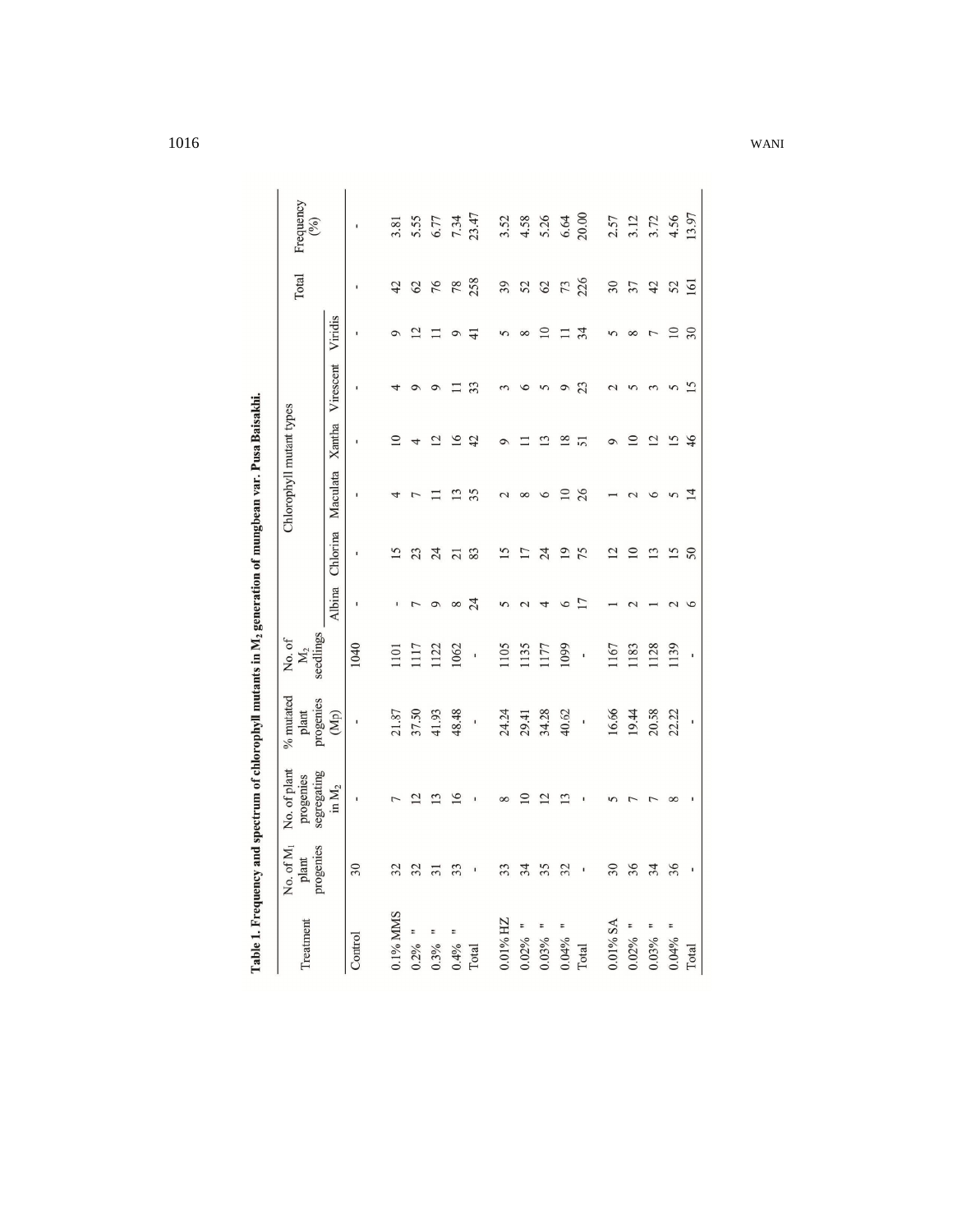mutagens were earlier reported by Arora and Kaul (1989) in *Pisum sativum* and Kharkwal (1998) in *Cicer arietinum*.

Data on effectiveness and efficiency of various mutagens is presented in Table 2. It was found that both mutagenic effectiveness and efficiency were higher at lower doses of all the mutagens. This is because the lower dose may cause relatively less biological damage enabling organism to express the induced gene mutations successfully. The estimates of mutagenic effectiveness ranged from 20.20 to 36.45 in MMS treatments, whereas the effectiveness of HZ and SA treatments ranged from 169.25 to 404.00 and 92.58 to 277.66, respectively. Mutagenic effectiveness decreased at the highest concentration of all the three mutagens. The order of mutagens based upon effectiveness was  $HZ > SA > MMS$ . HZ was also reported to be an effective mutagen in maize (Chandrashekhar and Reddy 1971) and barley (Kak and Kaul 1975). Contrary to the earlier reports of Waghmare and Mehra (2001), MMS in the present study, proved less effective than HZ and SA. The difference in mutagen concentration and/or genotypic response seems to be the reason for its low effectiveness.

**Table 2. Effectiveness and efficiency of the mutagens in M<sup>2</sup> generation of mungbean var. Pusa Baisakhi.**

| Treatment                   | % pollen        | % seedling   | % mutated               | Mutagenic               | Mutagenic efficiency |      |
|-----------------------------|-----------------|--------------|-------------------------|-------------------------|----------------------|------|
|                             | sterility $(S)$ | injury $(I)$ | plant progenies<br>(Mp) | effectiveness<br>Mp/t.c | Mp/S                 | Mp/I |
| $0.1\%$ MMS                 | 12.65           | 4.25         | 21.87                   | 36.45                   | 1.72                 | 5.14 |
| $\pmb{\mathsf{H}}$<br>0.2%  | 22.12           | 10.63        | 37.50                   | 31.25                   | 1.69                 | 3.52 |
| "<br>0.3%                   | 25.25           | 12.76        | 41.93                   | 23.29                   | 1.66                 | 3.28 |
| "<br>0.4%                   | 27.52           | 17.02        | 48.48                   | 20.20                   | 1.76                 | 2.84 |
| Average                     | 21.88           | 11.16        | 37.44                   | 27.79                   | 1.70                 | 3.69 |
| $0.01\%$ HZ                 | 13.62           | 3.12         | 24.24                   | 404.00                  | 1.77                 | 7.76 |
| $\pmb{\mathsf{H}}$<br>0.02% | 18.07           | 14.89        | 29.41                   | 245.08                  | 1.62                 | 1.97 |
| 11<br>0.03%                 | 21.66           | 18.08        | 34.28                   | 190.44                  | 1.58                 | 1.89 |
| $\pmb{\mathsf{H}}$<br>0.04% | 26.95           | 23.14        | 40.62                   | 169.25                  | 1.50                 | 1.75 |
| Average                     | 20.07           | 14.80        | 32.13                   | 252.19                  | 1.61                 | 3.34 |
| $0.01\%$ SA                 | 10.80           | 5.31         | 16.66                   | 277.66                  | 1.54                 | 3.13 |
| $\pmb{\cdot}$<br>0.02%      | 12.64           | 17.02        | 19.44                   | 162.00                  | 1.53                 | 1.14 |
| $^{\rm H}$<br>0.03%         | 17.84           | 21.27        | 20.58                   | 114.33                  | 1.15                 | 0.96 |
| $\pmb{\mathsf{H}}$<br>0.04% | 21.02           | 23.40        | 22.22                   | 92.58                   | 1.05                 | 0.95 |
| Average                     | 15.57           | 16.75        | 19.72                   | 161.64                  | 1.31                 | 1.54 |

The degree of mutagenic efficiency varied depending upon the criteria selected for its estimation. Based on Mp/S and Mp/I, MMS was found to be the most efficient mutagen as compared to HZ and SA (Table 2). Lower mutagenic concentrations proved more efficient than the moderate and highest ones. Konzak *et al*. (1965) in barley and Khan (1999) in black gram also reported the higher mutagenic efficiency at lower mutagenic doses. The higher efficiency at lower mutagenic doses is due to the fact that biological damage *viz.,* seedling injury and pollen sterility increased with increasing doses at a faster rate than the mutations yielded.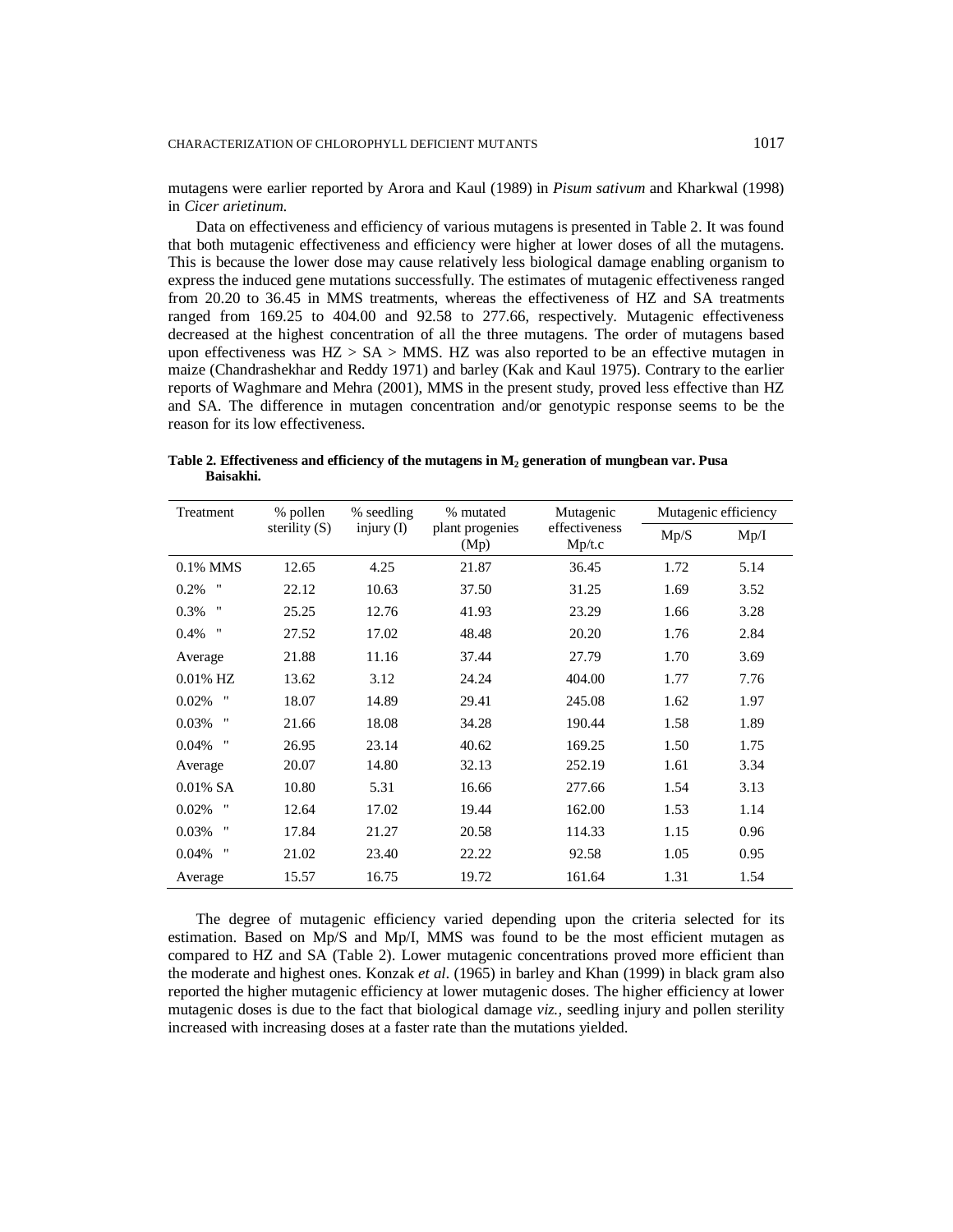It can be concluded that highest mutagenic effectiveness and efficiency were observed at lower doses of all the mutagens utilized. Moreover, MMS mutagen was more successful in enhancing the frequency and spectrum of chlorophyll mutations as compared to HZ and SA. These chlorophyll mutants could be exploited in different mutation breeding programmes for inducing such viable mutations that could lead to the genetic improvement of mungbean crop besides assisting in functional analysis of different genes.

#### **Acknowledgements**

The author is grateful to the Chairman, Department of Botany, Aligarh Muslim University, Aligarh, India for providing necessary research and laboratory facilities. He is also indebted to his research supervisor Dr. Samiullah Khan, Professor, Department of Botany, Aligarh Muslim University, Aligarh, India for providing valuable guidance and constant support during the successful completion of this work.

## **References**

- Annual Report 2016-2017. *In:* Government of India, Ministry of Agriculture and Farmers Welfare, Department of Agriculture, Cooperation and Farmers Welfare, Directorate of Pulses Development, Vindhyachal Bhavan, India.
- Arora R and Kaul MLH 1989. Mutagen induced chlorophyll deficiency in *Pisum sativum*. Cytobios **57**: 189- 199.
- Arulbalachandran D and Mullainathan L 2009. Chlorophyll and morphological mutants of black gram (*Vigna mungo* (L.) Hepper) derived by gamma rays and EMS. J. Phytol. **1**: 236-241.
- Awan MA, Konzak CF, Rutger JN and Nilan RA 1980. Mutagenic effects of sodium azide in rice. Crop Science **20**: 663-668.
- Bevins M, Yang CM and Markwell J 1992. Characterization of a chlorophyll deficient mutant of sweet clover (*Melilotus alba*). Plant Physiol. Biochem. **30**: 327-331.
- Chandrashekhar VSC and Reddy GM 1971. Specific locus mutations in maize by chemical mutagenesis. Curr. Sci. **40**: 136-137.
- Chopra VL 2005. Mutagenesis: Investigating the processing the outcome for crop improvement. Current Science **89**: 353-359.
- Das PK and Kundagrami S 2000. Frequency and spectrum of chlorophyll mutations in grasspea induced by gamma rays. Indian J. Genet. **60**: 239-241.
- Gustaffson A 1954. Mutation, variability and population structure. Acta Agric. Scand. **4**: 601-631.
- Gustafsson A 1940. A mutation system of the chlorophyll apparatus. Lund. Univ. Arsskr. N.F. Avd. 2. **36**: 1-40.
- Harten AM 1998. Mutation breeding theory and practical applications. Cambridge University Press, Cambridge.
- John SA 1999. Mutation frequency and chlorophyll mutations in parents and hybrids of cowpea following gamma irradiation. Indian J. Genet*.* **59**: 357-361.
- Kadam GS, Patil AJ and Girase VS 2015. Gene effects for yield and yield attributing characters in intraspecific crosses of mungbean (*Vigna radiata* (L.) Wilczek). J. Food Legumes **28**: 220-222.
- Kak SN and Kaul BL 1975. Mutagenic activity of hydrazine and its combinations with maleic hydrazide and X-ray in barley. Cytobios **12**: 123-128.
- Khan MH and Tyagi SD 2009. Studied on induction of chlorophyll mutations in soybean (*Glycine max* (L.) Merrill). Front. Agric. China **3**: 253-258.
- Khan MN 1999. Mutagenic effectiveness and efficiency of EMS, gamma rays and their combinations in black gram (*Vigna mungo* (L.) Hepper). Adv. Plant Sci*.* **12**: 203-205.